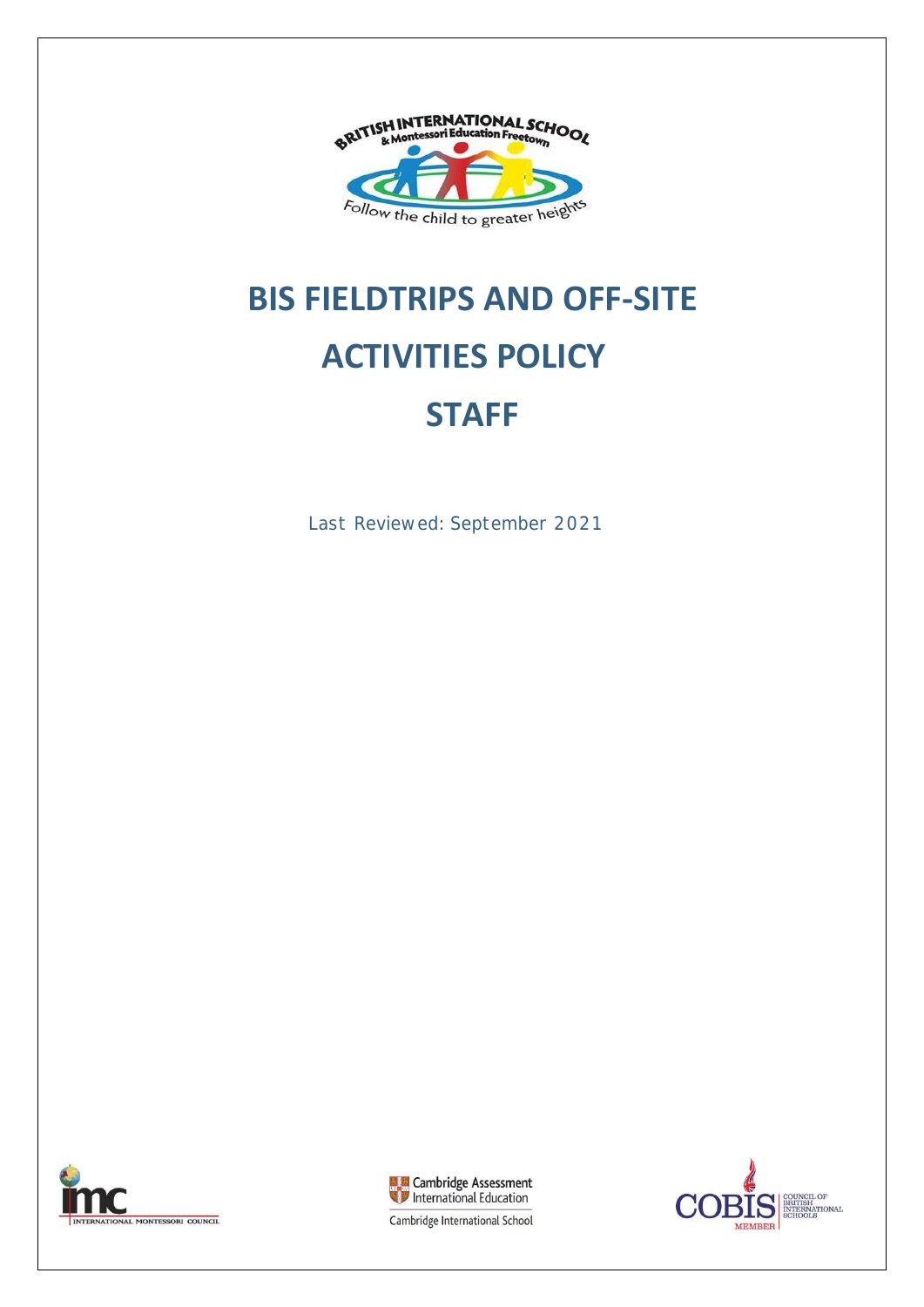# FIELDTRIPS AND OFF-SITE ACTIVITIES POLICY

# **Staff**

| Contents                                                    |
|-------------------------------------------------------------|
| <b>Introduction and Scope</b>                               |
| <b>Child Protection Note</b>                                |
| Planning a BIS Field Trip: Overview                         |
| Responsibilities of the Field Trip Leader                   |
| Responsibilities of accompanying staff                      |
| Non-teaching accompanying staff                             |
| Accompanying staff guidelines                               |
| Student behaviour/expectations                              |
| Accommodation for overnight trips                           |
| Transport and travel arrangements                           |
| Medical, accidents and illness                              |
| Communication with parents                                  |
| Risk assessment                                             |
| Expectations of the school                                  |
| Other considerations                                        |
| Appendix                                                    |
| i. Exemplar Student Code of Conduct Statement               |
| ii. Exemplar Trip Proposal Document                         |
| iii. Exemplar Parental Notification and Permission Document |
| iv. Risk Assessment Document (2 page)                       |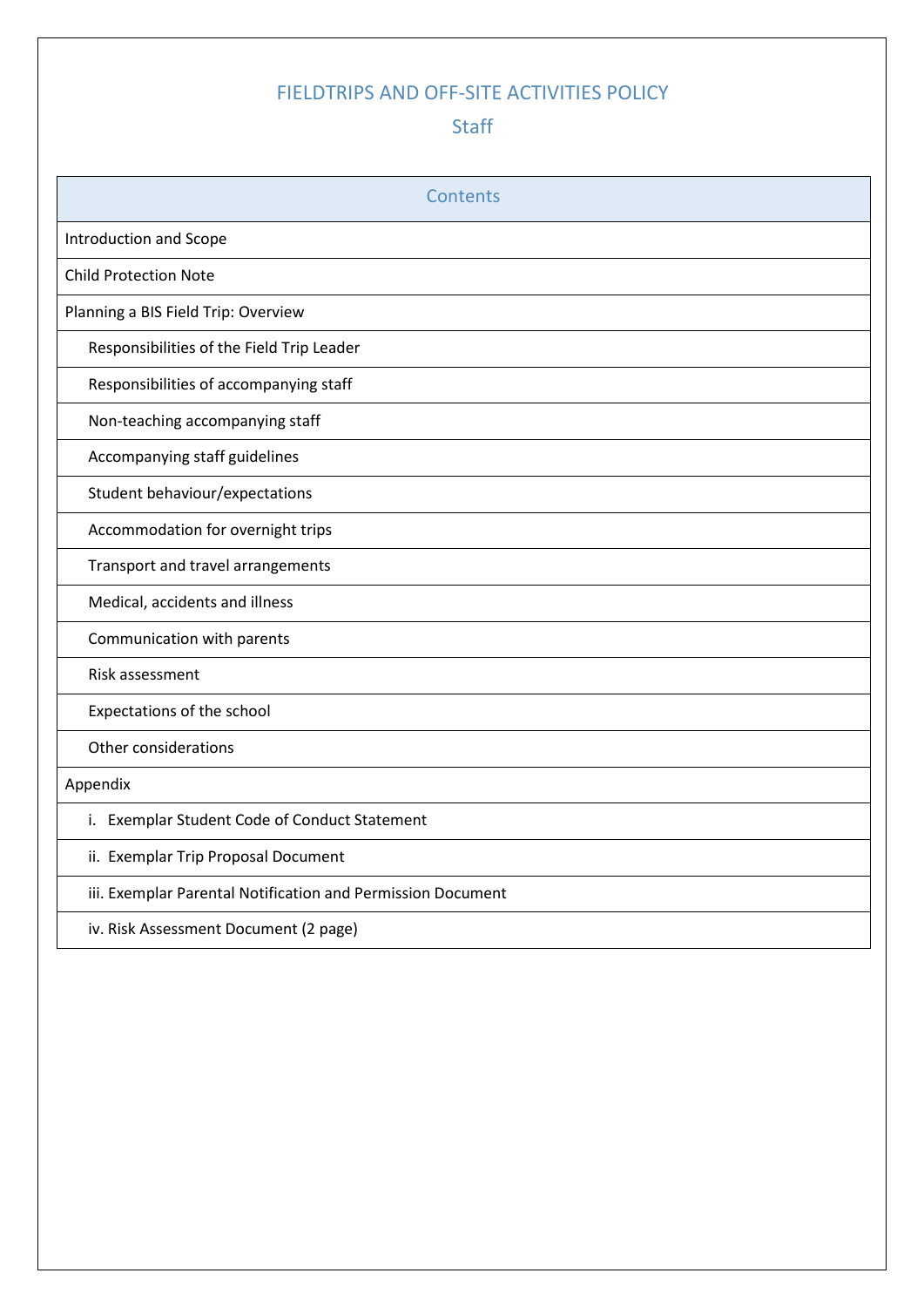#### **Introduction and Scope**

In order to give students a varied and rich education, it is beneficial to take them out of the school setting for an extended period so as to allow them to come into contact with different environments and to encounter new experiences. Fieldtrips and offsite activities (encompassed within this policy as 'trips') may take place for curricular, well-being, sporting or other extra-curricular reasons.

By their nature, these trips involve a variety of risks and, therefore, require careful and stringent organisation for which BIS Employees must adequately prepare students and materials. The British International School (BIS) needs to balance the possible benefits of a trip with an assessment of risks and plan accordingly. Employees - as well as other authorised, accompanying adults - associated with any trip must always be aware of the legal and moral responsibilities involved before agreeing to organise, lead or accompany any trip. The relevant Senior Leadership Team members (SLT) must approve any trip in advance as per the timelines listed in this policy.

This *Fieldtrip and Offsite Policy* provides many of the necessary guidelines and offers advice for organising and conducting safe and efficient trips. In addition to the content of this policy, Fieldtrip Leaders (FTLs) are expected to use a high degree of professional judgement whilst organising, leading and accompanying all trips and SLT welcomes suggestions and feedback to help improve this policy.

There are four categories of trip:

|                          | <b>Trip Categories</b>                               |
|--------------------------|------------------------------------------------------|
| Lesson Trip              | Within the allocated classroom time of a Teacher     |
| Day Trip                 | During school hours                                  |
| <b>Extended Day Trip</b> | Departing or arriving outside of normal school hours |
| Overnight Trip           | A trip requiring overnight accommodation             |

*Note: The British International School is committed to maintaining the highest standards in the area of child protection across all operations, procedures and policies. BIS has a very clear Child Protection Policy addressing the school's and individual's responsibilities to protecting the children in our care. If any member of the BIS community has any questions or concerns about our Child Protection Policy and / or how it connects with our Fieldtrip and Offsite Policy, they should contact the school's Senior Leadership Team.*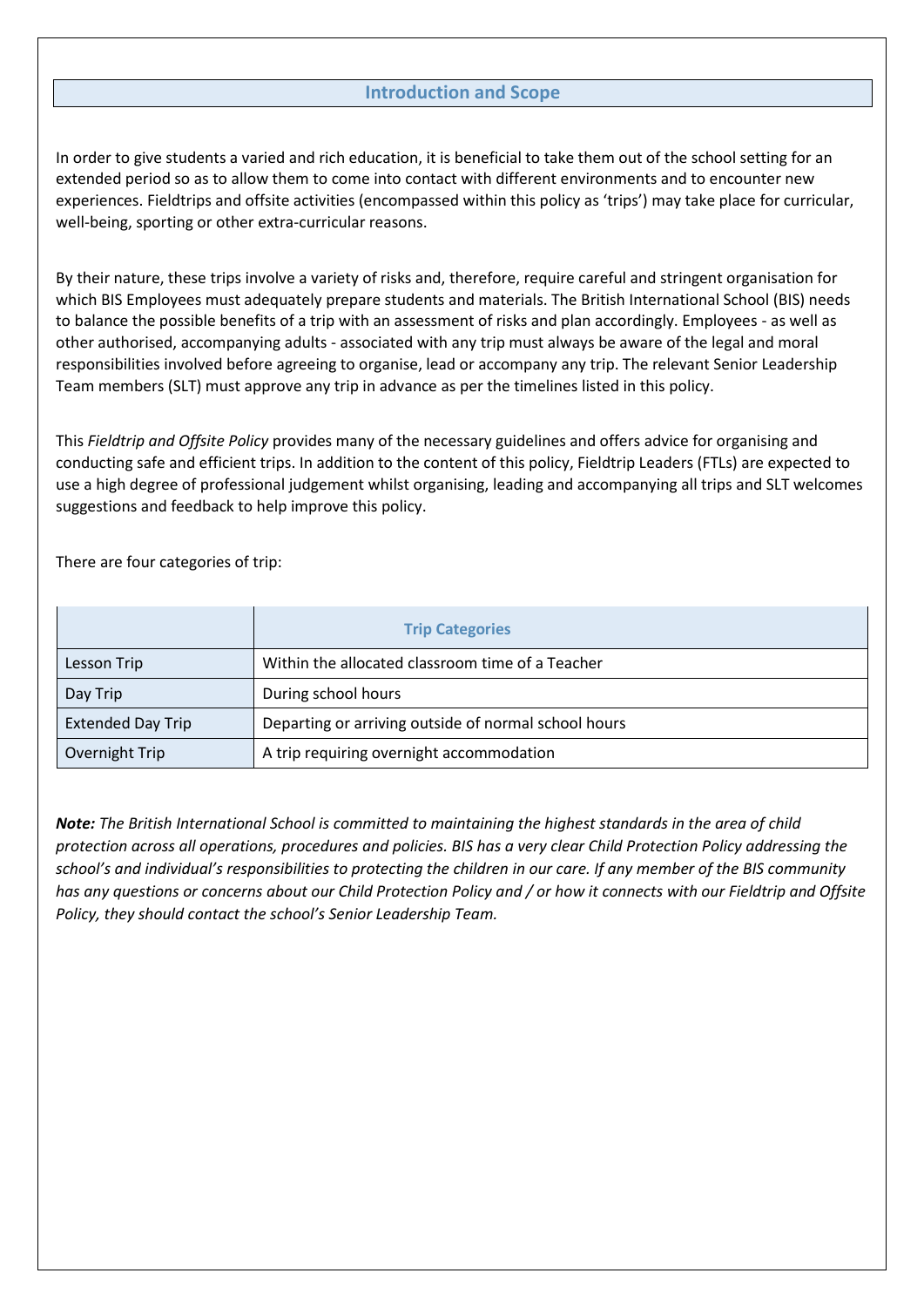*Table 1* summarises some of the trip-specific information that the Fieldtrip Leader (FTL) must consider / remember to ensure successfully-planned and safely-led trip. The table is an aide-memoire and is NOT comprehensive. In all cases, the FTL must ensure that s/he has read this *Fieldtrip and Offsite Policy*, and ensure that any and all accompanying adults are fully aware of the policy.

| Table 1: Planning a BIS trip |             |               |                                            |      |  |  |
|------------------------------|-------------|---------------|--------------------------------------------|------|--|--|
|                              | Lesson Trip | Day trip      | Overnight Trip<br><b>Extended Day Trip</b> |      |  |  |
| Parental notifications       | Advisable   | Yes           | Yes                                        | Yes  |  |  |
| Parental permission          | Advisable   | Yes           | Yes                                        | Yes  |  |  |
| <b>Trip Handbook</b>         | <b>No</b>   | Discretionary | Advisable                                  | Yes  |  |  |
| <b>Risk Assessment</b>       | Yes         | Yes           | Yes                                        | Yes  |  |  |
| <b>Ratio Nursery</b>         | 1:3         | 1:3           | N/A                                        | N/A  |  |  |
| Ratio KG                     | 1:4         | 1:4           | N/A                                        | N/A  |  |  |
| Ratio Yr. 1-3                | 1:8         | 1:6           | 1:6                                        | 1:6  |  |  |
| Ratio Yr. 4-6                | 1:10        | 1:10          | 1:8                                        | 1:8  |  |  |
| Ratio Yr. 7-9                | 1:12        | 1:12          | 1:12                                       | 1:10 |  |  |
| Ratio Yr. 10+                | 1:15        | 1:15          | 1:15                                       | 1:10 |  |  |

*Ratios: At least two contracted Employees must accompany every category of trip even if the student-adult ratio is met by a single Employee. At least one Employee should be first aid trained where possible. Adult ratio numbers may comprise of Employees and other vetted, associated non-Employees (EG parents) as per SLT authorisation, however; at least 50% of accompanying adults must be contracted Employees. The ratios recorded here do not take into account the needs of Additional Learning Needs students whom may require more concentrated support whilst offsite. The ratios recorded here may be altered at the discretion of SLT.* 

| Student Code of<br>Conduct*                | Discretionary | Discretionary | Advisable  | Yes        |
|--------------------------------------------|---------------|---------------|------------|------------|
| First aid kit**                            | Yes           | Yes           | Yes        | Yes        |
| <b>Medical details for</b><br>all students | No.           | Yes           | Yes        | Yes        |
| School phone**                             | Advisable     | <b>Yes</b>    | <b>Yes</b> | <b>Yes</b> |
| Communication<br>schedule                  | No.           | Discretionary | Yes        | Yes        |
| Petty Cash                                 | Discretionary | Advisable     | Yes        | Yes        |

*\*normal school rules apply also*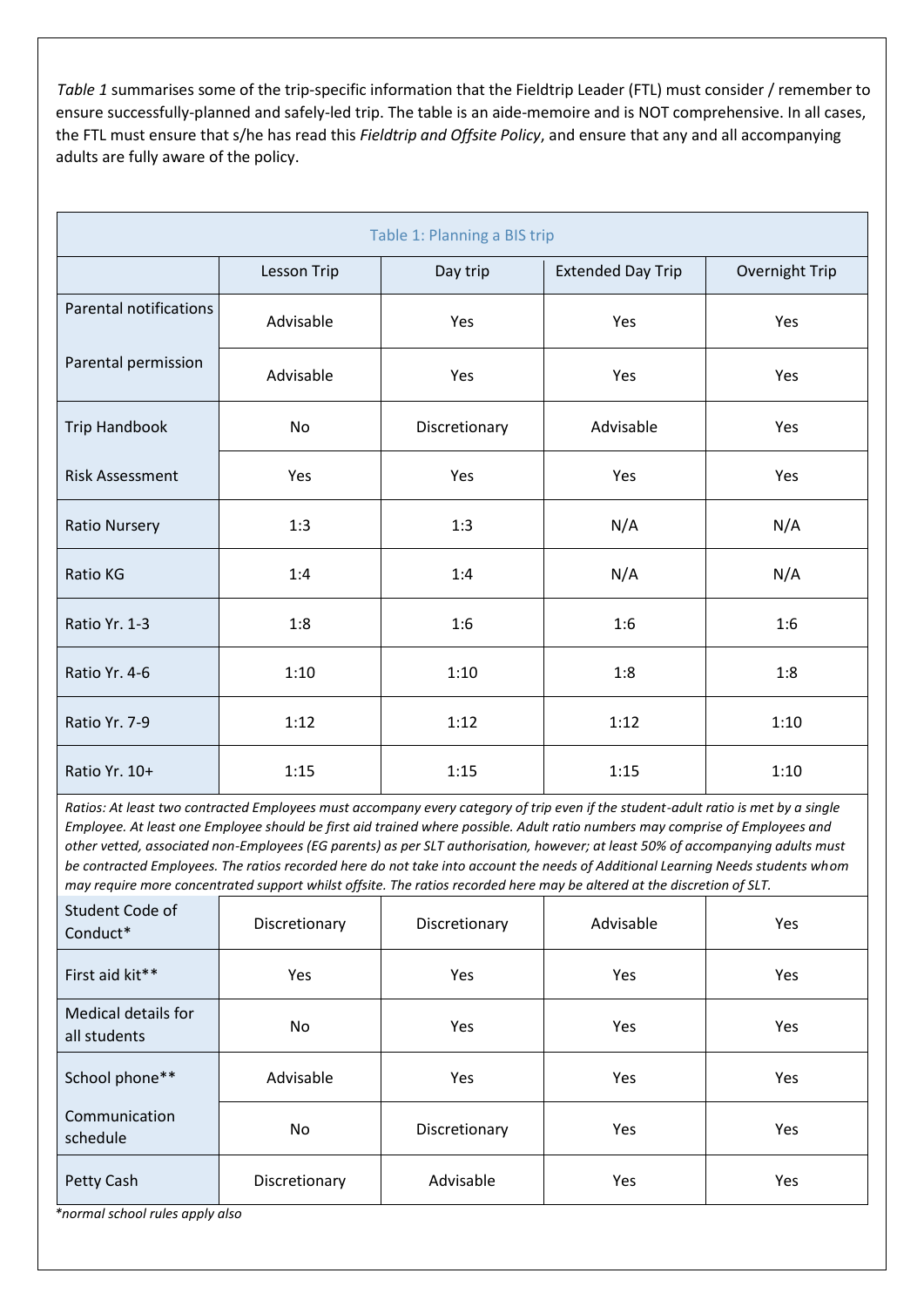#### *\*\*one first aid kit and one phone per 35 students*

**BIS Employees must respect the following guidelines when organising, leading and / or accompanying any trip. Failure to carry out these guidelines may result in the trip being cancelled and / or in some cases; disciplinary action being taken against the Employee for any failings.** 

#### Responsibilities of the Fieldtrip Leader

All trips must have a dedicated and identifiable Fieldtrip Leader (FTL). The FTL…

- must be a contracted Employee of BIS, preferably a suitably qualified Teacher, and preferably hold a first aid certificate
- must submit a *Trip Proposal Document (Annex ii)* to SLT, and this must be approved before any commitments are made with students, parents, teachers, or outside agencies
- must confirm with SLT that all activities conform to legal regulations and insurance coverage
- must draw up a budget with the aid of the SLT. The budget will show projected expenses and revenues (where appropriate) and will be submitted to SLT. The FTL will take charge of the petty cash and ensure that receipts are handed in to SLT
- shall draw up and submit a *Risk Assessment Document (Annex iv)* for the trip. Where limitations apply, or advance risk assessment is not possible, these issues must be discussed with the SLT with the aim of developing an agreed strategy for adequate risk assessment
- must accompany the trip. If the FTL's employment with BIS ends before the trip or the FTL is unable to go on the trip for any reason, a new FTL must be named in good time to manage the trip successfully
- has overall responsibility during the trip and is therefore expected to assume leadership throughout the trip. The FTL may delegate responsibilities to accompanying Employees as necessary
- must nominate accompanying Employees and secure their agreement for participation, with the agreement of SLT. This process should also account for the needs of students left at the school
- must organise at least one meeting with the trip team, before the trip takes place, to communicate and agree the proposed responsibilities, duties, contact and non-contact time, and other professional expectations of each member of the team
- will ensure that the minimum student-adult ratio is met
- will ensure, in consultation with SLT, that an agreed number of accompanying Employees should be fluent in the language predominantly spoken in the area of the trip
- should instruct the SLT on all bookings, verification of papers, ETC
- is responsible for all communication with parents / guardians
- must provide SLT with up-to-date details (list of Employees, dates / times ETC)
- will contact SLT immediately in the event of any serious incidents, concerns and / or breach of guidelines / rules
- shall ensure that in the case of accident, theft or other emergency, all accident reports or police statements are made by the appropriate Employee(s)

In addition; for overnight trips, the Fieldtrip Leader (FTL)…

- is responsible for overseeing the organisation of accommodation
- is responsible for putting together a trip handbook for students and accompanying adults, and organising pre-trip meetings for parents and accompanying adults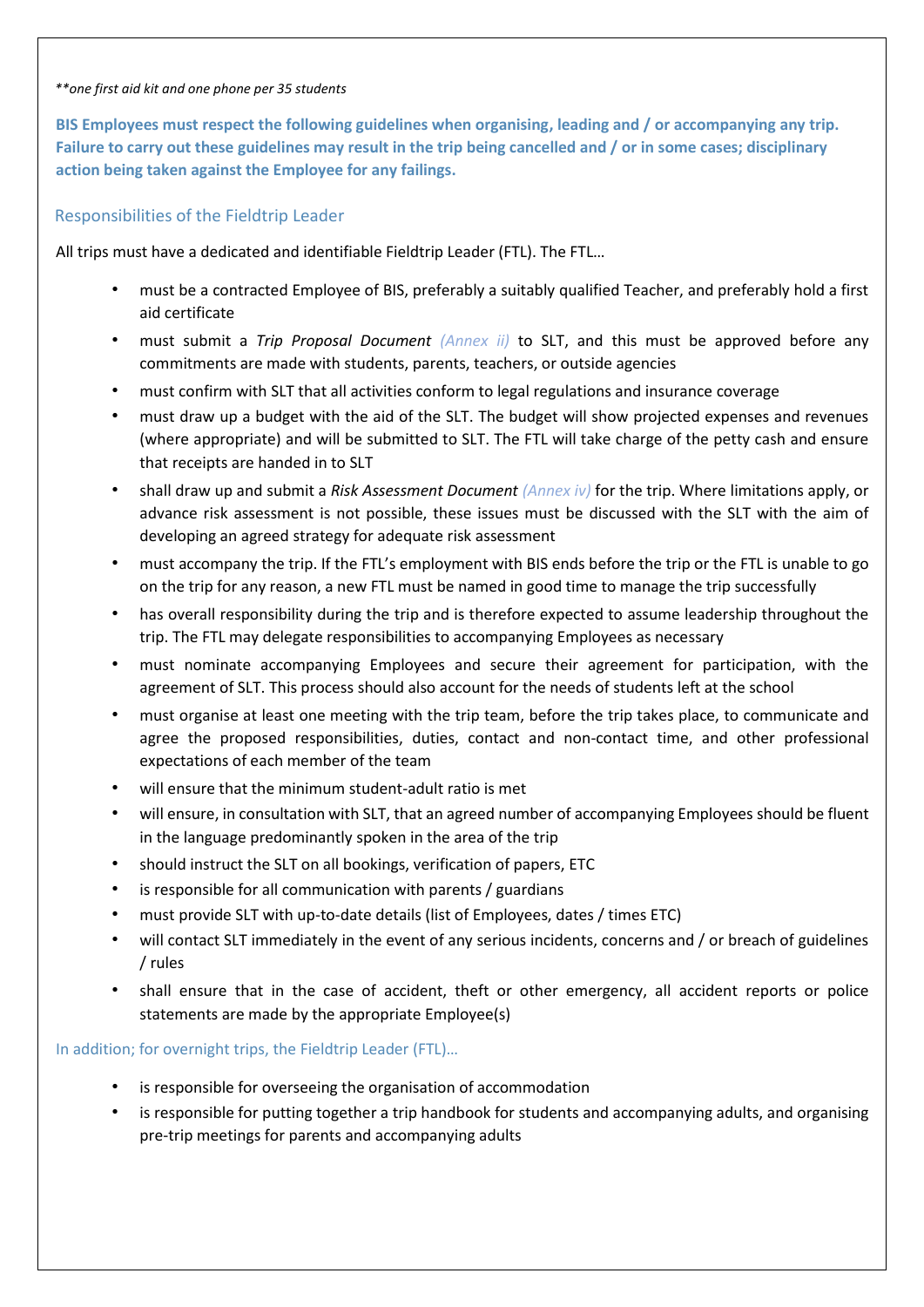- should plan appropriate back-up activities in the case of that activity being cancelled (booking problem, poor weather, ETC)
- should ensure the availability of a healthy, balanced, diet for students
- will ensure, in consultation with SLT, that each accompanying adult is provided with an equitable provision of non-contact time
- will compile a list of confirmed accompanying adults, incl. position, and make it available to parents / guardians before the trip takes place

#### Responsibilities of Accompanying Adults; Employees and Non-employees

For all trips, all accompanying adults…

- must be fully conversant with the BIS *Fieldtrip and Offsite Policy*
- must have access to any additional information sessions or professional training outlining BIS safety standards, expectations and procedures for trips
- should have the opportunity to receive first aid training where possible
- must be given a Trip Handbook when necessary (hard copy or e-document) before the trip, created by the FTL and containing: a student list, parent contact numbers, trip schedule, accommodation and visit details, staff phone numbers, insurance documentation ETC

In addition, for overnight trips, the accompanying adults…

• will be paid an overnight supplement (if a contracted Employee) • must give emergency contact details to the FTL

#### *NB: SLT reserves the right to refuse any Employee or non-Employee to accompany a trip without reason*

#### Accompanying Adults' Behaviour / Expectations

For all trips, all accompanying adults (Employees and non-Employees) …

- must model and maintain appropriate professional and mature conduct, consistent with expectations of a school environment
- must not drink alcohol at any time, or smoke in front of students
- must not be in possession of, consume or be under the influence of recreational drugs
- are responsible for the conduct and safe return of all students to the school or the agreed rendezvous site, and must remain with the students until they have been picked up by the authorised person(s)

#### In addition; for overnight trips, all accompanying adults…

- must knock before opening the door of a student's room
- must only enter a student's room if another adult is present with at least one of the adults being a contracted BIS Employee
- should take measures to ensure a full night's sleep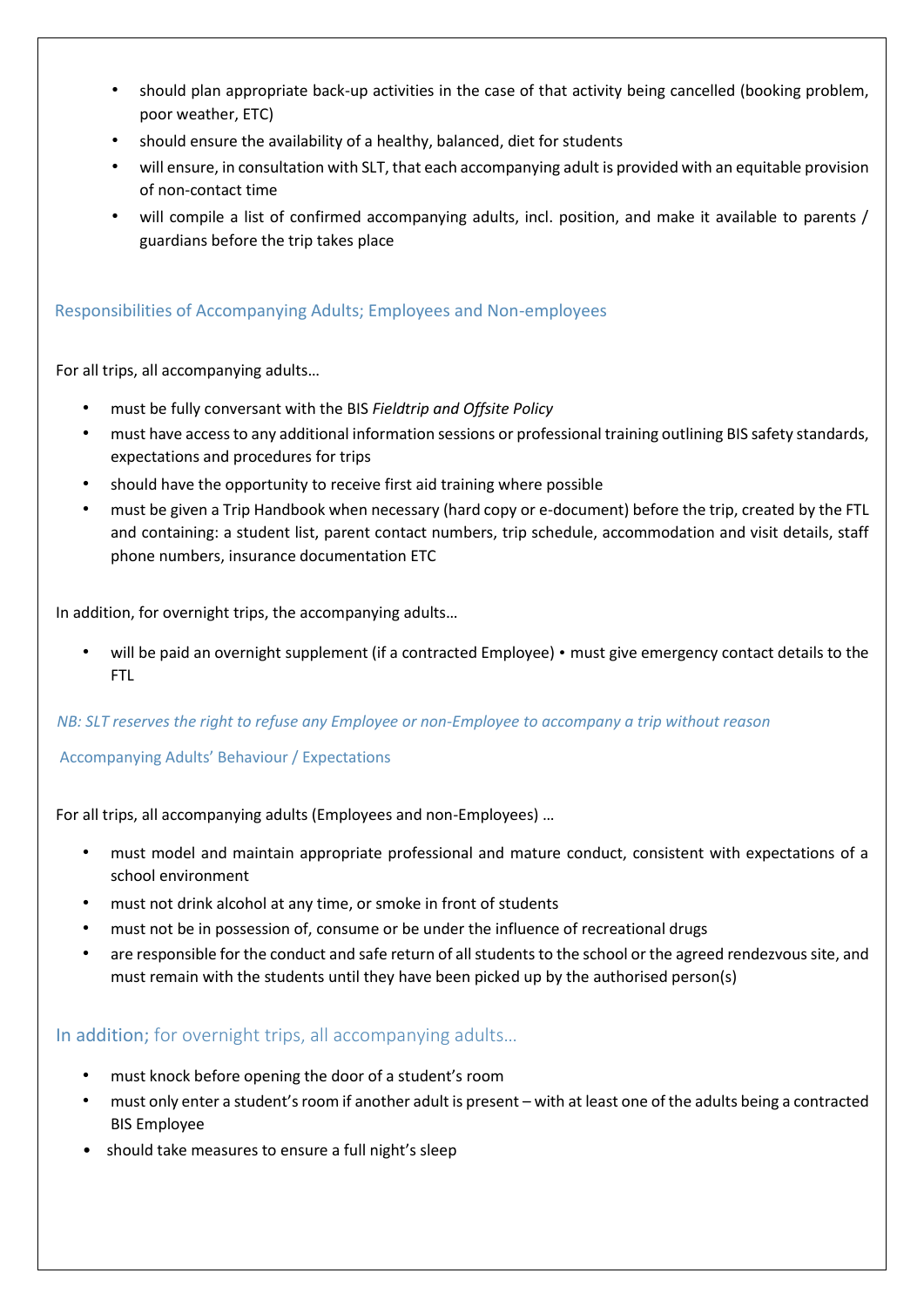- must be aware of emergency procedures in the case of fire or other emergency situation in the accommodation
- should always carry a full list of students and emergency contact details

#### Student Behaviour / Expectations

- Usual school rules and expectations apply to students on all trips
- Any serious breach of behaviour (smoking, alcohol, violence, aggressive language, breaking curfew ETC) shall be met with appropriate punishment by the FTL in liaison with other accompanying BIS Employees. Any action will also be followed up with appropriate sanctions upon return to BIS. A student action that endangers the safety and / or welfare of him / her self, or of others, is likely to be returned to school / home at the parents' expense
- Specific rules concerning the use of music-playing devices, handheld electronic games, portable computers / tablets, and mobile phones will apply on trips. Before the trip, the FTL will inform students and parents / guardians in writing if and when these electronic devices may be used. Students must switch off any electronic device when requested to do so by accompanying Employees or other designated responsible adults (EG: field centre staff)
- Where deemed appropriate; students and parents / guardians may be asked to sign a behaviour contract as part of a *Student Trip Code of Conduct (Annex i),* specific to the trip outlining the rules and expectations. The consequences of breaking this contract must be clearly stated

#### **Accommodation for Overnight Trips**

- Where possible, the FTL should visit proposed accommodation, and provide a risk assessment, prior to any overnight trip. In this process of selecting and reviewing accommodation, the FTL should ensure that accommodation:
	- o is adapted to BIS student groups with distinctly separated rooms / toilets / bathrooms for boys and girls, and children and adults
	- o allows for easy and effective supervision by accompanying Employees to ensure the safety and good conduct of all students
- Where it is not possible to visit proposed accommodation and provide a risk assessment prior to a trip, the FTL should meet with SLT to discuss any possible concerns / issues
- After staying in an accommodation, the FTL should report back to SLT outlining the positive and negative aspects of the accommodation, information which will be used in making decisions for future bookings

#### **Transport and Travel Arrangements**

- Transport will be booked by SLT under the direction of the FTL. Any changes to dates, departure times, modes of transport ETC must be made in agreement with the FTL
- Copies of student passports must be submitted to SLT for any trip that is outside the borders of Sierra Leone
- The FTL should liaise with the SLT to ensure that all students have the appropriate travel documentation for any trips outside of Sierra Leone. This must be organised at least four weeks before the departure date
- The FTL should ensure with SLT that age-appropriate decisions are made regarding the departure and return times of the all trips. It is not advisable to leave before 7:30 and / or return after 19:30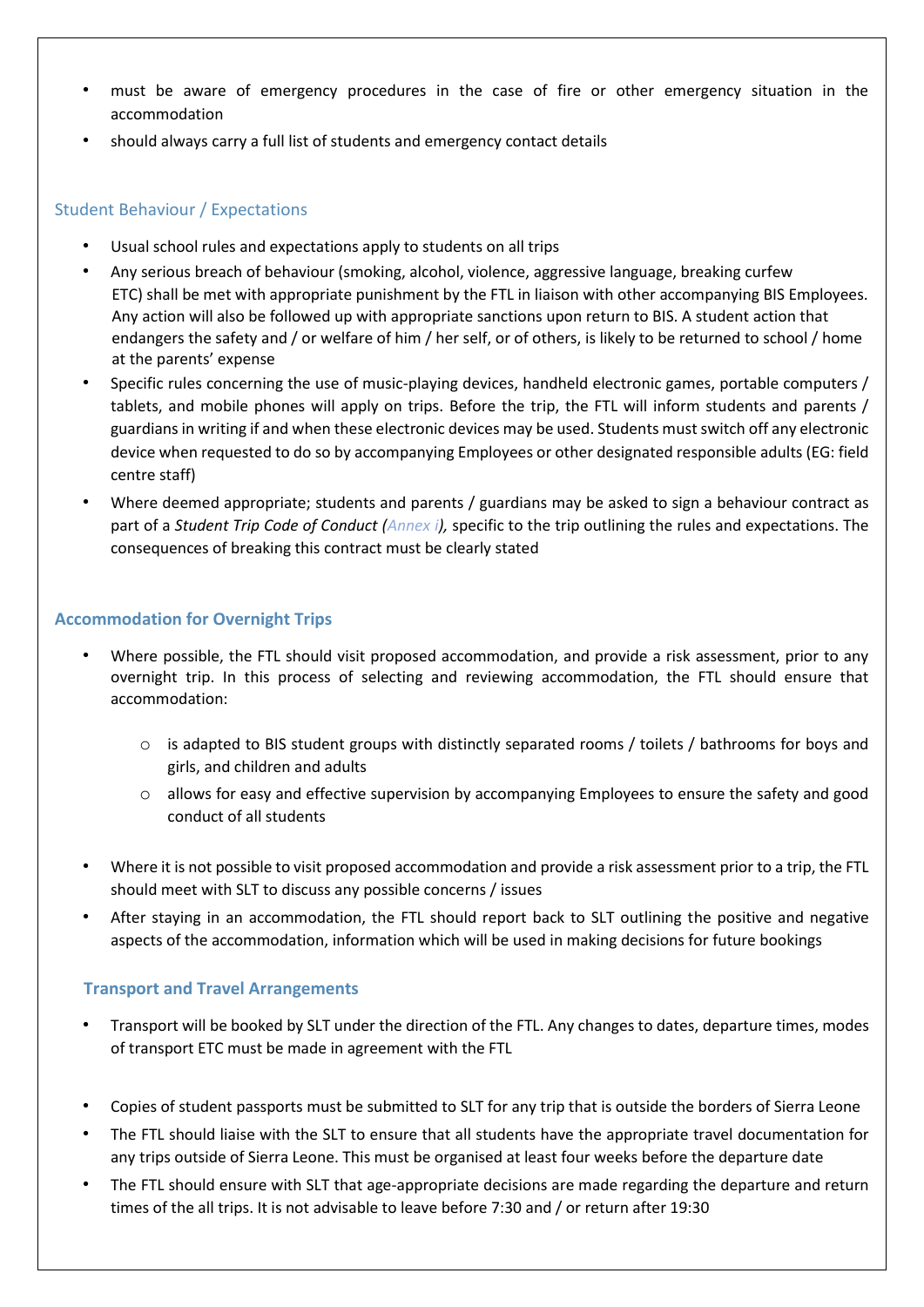- The FTL and accompanying adults are responsible for the safe return of all students to the rendezvous site. The FTL and accompanying adults must remain with the students until they have been picked up by the authorised person
- The FTL should ensure that booked transportation options have appropriate safety measures, IE: boat life jackets, road transportation – seatbelts ETC
- The FTL should ensure that trips are seasonally suitable, especially when considering transportation options, EG: road travel during rainy season (June-October) may not be acceptably safe to some locations

#### **Medical, Accidents and Illness**

- Students and parents / guardians are required to provide medical and emergency information details, and ensure the school is aware of any special health conditions and medical needs. The FTL should also ensure that medical information is shared with all accompanying adults, and is available for consultation throughout the trip
- The FTL should confirm with the school that all students have any necessary / appropriate medical insurance
- In case of accident or illness of any kind, the Trip Emergency Contact (TEC) as listed on the *Risk Assessment Document (Annex iv)* must be notified as soon as possible. In the case that no TEC member is reachable, the FTL should contact the parents directly
- It is of utmost importance that any injury or illness, however slight, is attended to immediately by a qualified first aider / medical practitioner or in their absence: the FTL
- Any accident must be fully recorded
- Medicines and first aid shall be administered according to the relevant provisions of the school's policy
- The person immediately responsible for first aid at the scene should decide if the student requires a doctor, or if hospital treatment is necessary. The FTL should ensure that an accompanying Employee escorts the student to the clinic / hospital
- The person immediately responsible for first aid at the scene should only relinquish responsibility for the student to a qualified health professional (EG: doctor) or qualified support staff at the trip centre
- The FTL will pay for any initial doctor's expenses using the petty cash

#### **Communication with Parents / Guardians**

- For all trips; notification must be sent to parents / guardians, in good time, notifying them of the details and expectations of the trip. Communications should be approved by SLT
- Details of the trip should be added to the internal school calendar as soon as it has been confirmed
- When necessary; parents / guardians should be notified of the trip and provide written permission for their child(ren) to participate at least one week before the departure date using the *Parental Notification and Permission Document (Annex iii)*. The document should be edited to a specific trip's requirement and provided information could include:
	- o dates, times, meeting points, and other essentials including purpose of the trip o cost of trip, responsibility of payment and payment deadline(s)
	- o agreement to the financial implications of non-participation due to illness or unsatisfactory behaviour (both prior to the trip and on the trip)
	- $\circ$  liability for cancellation costs (by parent / guardian, school or third-parties) o the costs of any additional insurance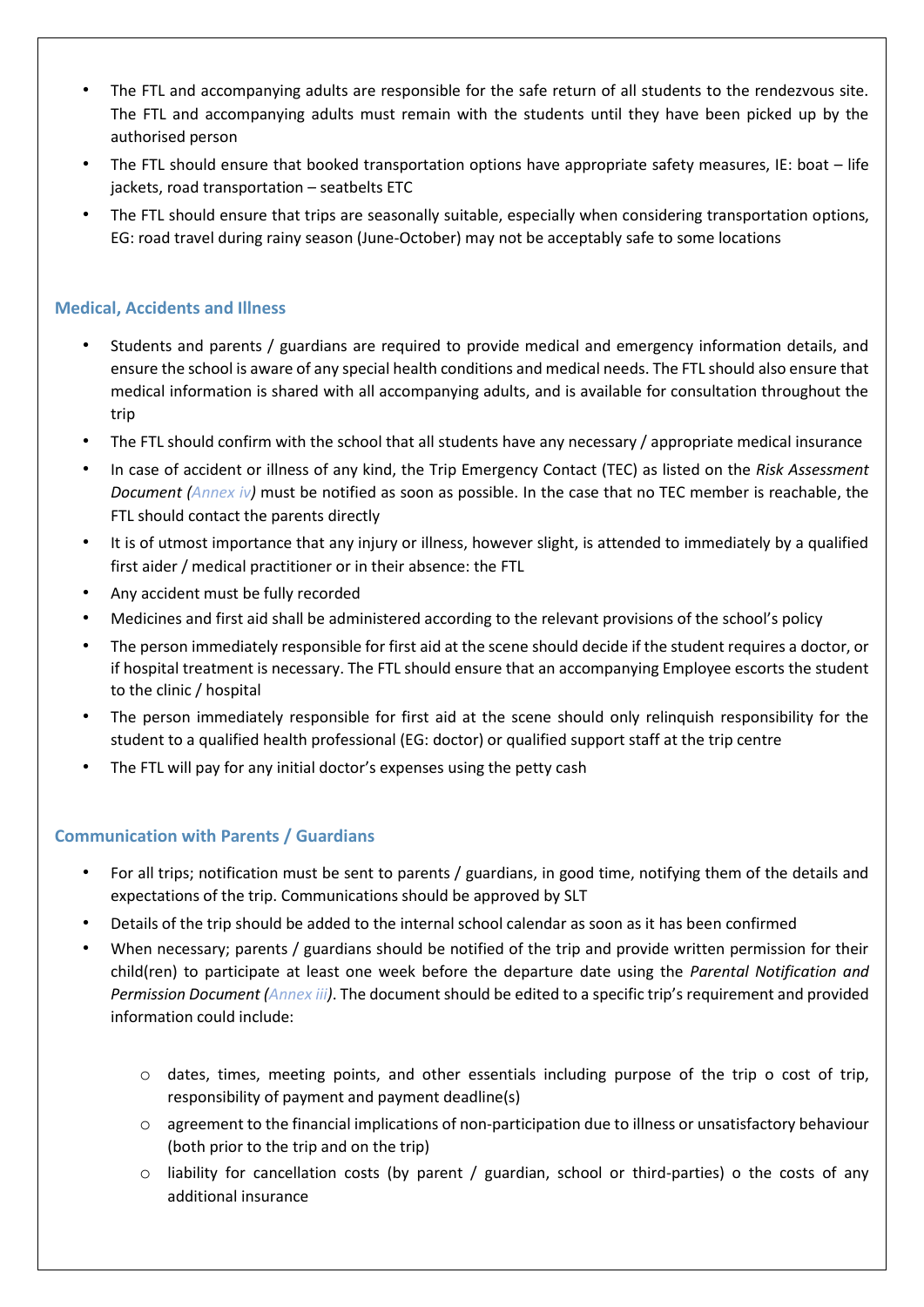- o expectations of student behaviour, and the consequences of any breach of school policies, including any specific behaviour contract
- $\circ$  the consequences of not meeting payment / other schedules In addition, for all overnight trips:
- Parents / guardians should provide a written undertaking to be available to receive their child(ren) should their child(ren) become ill or be otherwise considered unfit to participate in the trip
- The FTL should organise a meeting for parents at least two weeks prior to departure, to inform parents of the procedures, rules and expectations
- A final, confirmation, letter including dates, times, itinerary, address(es) of accommodation, and emergency contact numbers is communicated to the parents
- All student medical forms must be completed prior to the start of each trip

#### Risk Assessment

- A risk liability grade must be given using the standard *Risk Assessment Document (Annex iv)* for all trips. The level of risk will range from 5, low risk (academic conferences, arts activities, ETC), to 1, high risk with potentially dangerous activities (mountaineering, water sports, parachuting, ETC)
- A risk assessment for the accommodation centre must also be drawn up on the standard form giving a grade from 5, low risk (used only by BIS students, easy to police, ETC), to 1, high risk possibly due to potential dangers (hotplates / kettles in student room, centre used by other adults, room layout difficult to police by accompanying Employees, ETC)
- Risk assessment grades must be communicated to all accompanying Employees when asked to join the trip
- Any student with potentially high-risk issues (for example, a medical or behavioural concern) should have their participation reviewed by SLT who will make a recommendation for action
- Student records should be available to the FTL prior to the trip, and details of unacceptable student behaviour should be considered in the risk assessment
- All serious breaches of discipline by students on the trip must be recorded
- The FTL has the right to refuse to take a student if s/he believes that that student's participation would compromise their ability to lead the trip

#### Expectations of the School

Two members of SLT known as the Primary Emergency Trip Contact and the Secondary Emergency Trip Contact will be contactable during the period of any trip to support the trip team

- The school will react promptly and effectively if the FTL or other Employees seek assistance regarding legal, operational, behavioural and / or medical issues
- The school will work to support any student who needs to return promptly to school at the request of their parent / guardian

#### Other Considerations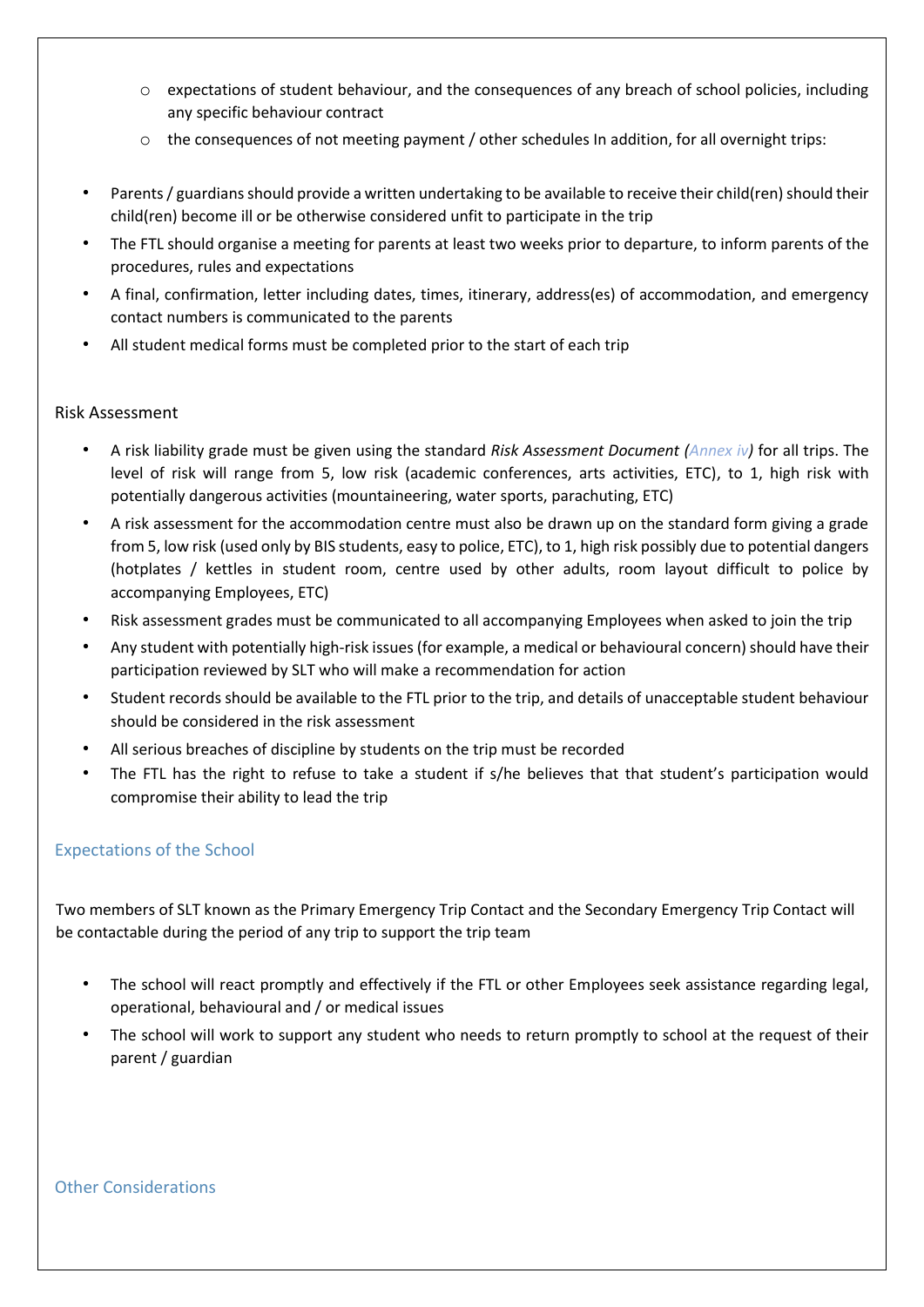All documents for a trip should be collected by the FTL but collated, processed, and filed by SLT

- A suitable First Aider or the FTL must check and restock first aid kits before / after each trip
- Insurance must be organised for each trip to cover medical risks and should cover loss of possessions by students and all accompanying adults. The school's coverage will only be effective if a full police report is made for theft. Accompanying Employees should check the school's coverage before taking expensive individual items
- BIS's *Fieldtrip and Offsite Policy* must be available for consultation by the school community
- The FTL and SLT will agree the requirements for third-parties (EG: activity centres) to provide the school with evidence of appropriate operating licences and / or other professional qualifications
- Exceptions to any of the above guidelines (EG: trips using accommodation with host families or specialised activity trips) must be organised with customised regulations specific to that trip (accommodation verification, safety, curfew procedures, staffing, ETC), to be agreed in writing by SLT before bookings are made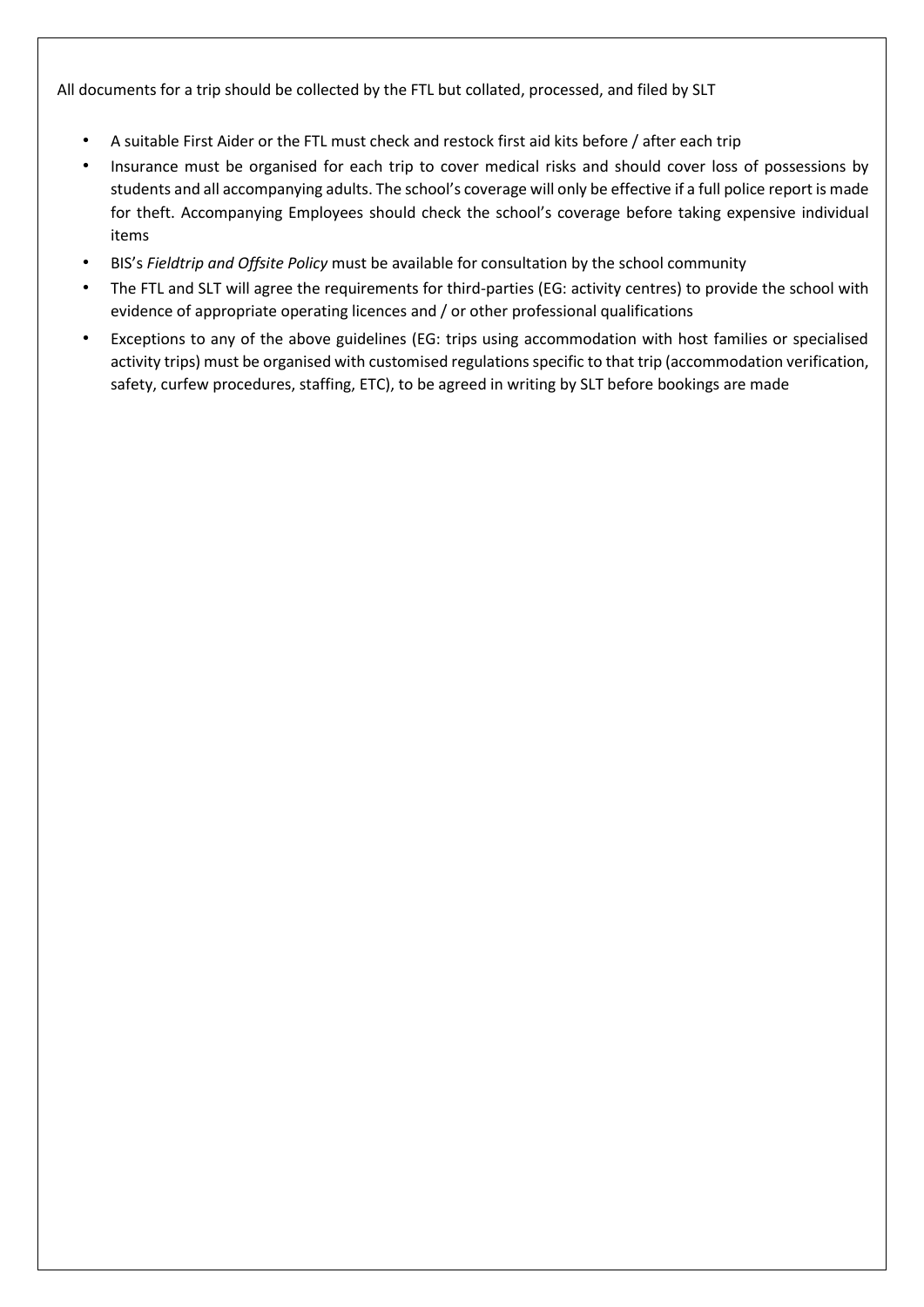#### Annex i - Exemplar Student Trip Code of Conduct - *to be modified as appropriate for each trip*

|                      | <b>Student Trip Code of Conduct</b>                                                                                                               |
|----------------------|---------------------------------------------------------------------------------------------------------------------------------------------------|
| Trip title:          | <b>Bunce Island Historical Tour</b>                                                                                                               |
| Trip type:           | Overnight Trip                                                                                                                                    |
| Trip period:         | 27.02.2019 - 28.02.2019                                                                                                                           |
| Trip purpose:        | To learn about Sierra Leone's strategic location and contribution to the Transatlantic slave<br>trade during C16 <sup>th</sup> -C19 <sup>th</sup> |
| Key trip activities: | Cells tour, dock tour, museum tour, traditional entertainment, craft market                                                                       |

The British International School (BIS) wishes to provide its students with a varied and rich education. BIS believes it is beneficial to take students out of the school setting from time to time in order to allow them to come into contact with different environments, and encounter new experiences.

BIS expects all students participating in fieldtrips and / or offsite activities to abide by the usual school rules and expectations as set out in the *School Handbook*, and to conduct themselves with maturity and respect for others as well as for the environment around them. Failure to do so jeopardises participation in future trips.

Given that by their very nature; trips often take place in unfamiliar environments, they pose an increased risk factor. BIS must therefore establish additional, trip-specific expectations of participating students:

- 1. Students are expected to show the same respect to field-centre staff as they do to school staff
- 2. Possession and consumption of alcohol, and / or smoking of any kind is not permitted on trips
- 3. The fieldtrip leader (FTL) has the authority to ensure students observe an evening curfew and to respect time-limits on recreation offered during the day. The FTL will set-out these time limits clearly for students, and students must adhere to these
- 4. Students are allowed to bring music playing devices, handheld electronic games, tablets, and mobile telephones. Please note that these items are carried entirely at the students' own risk and they may only be used at times designated by the FTL
- 5. When taking photographs of people they encounter on the trip, students should consider and be sensitive to the feelings of those being captured and when possible; seek their permission. If in doubt students should consult a member of staff
- 6. Students are not allowed to leave the trip group whilst unaccompanied or without the permission of the FTL
- 7. Whilst on the boat / bus students are expected to closely follow the instructions of staff. This includes remaining seated and wearing a lifejacket / seatbelt
- 8. Students who violate rules / expectations or whose actions place themselves or others in danger may be required to leave the trip and return home at their parents' expense. Failing this, students may face suspension on returning to school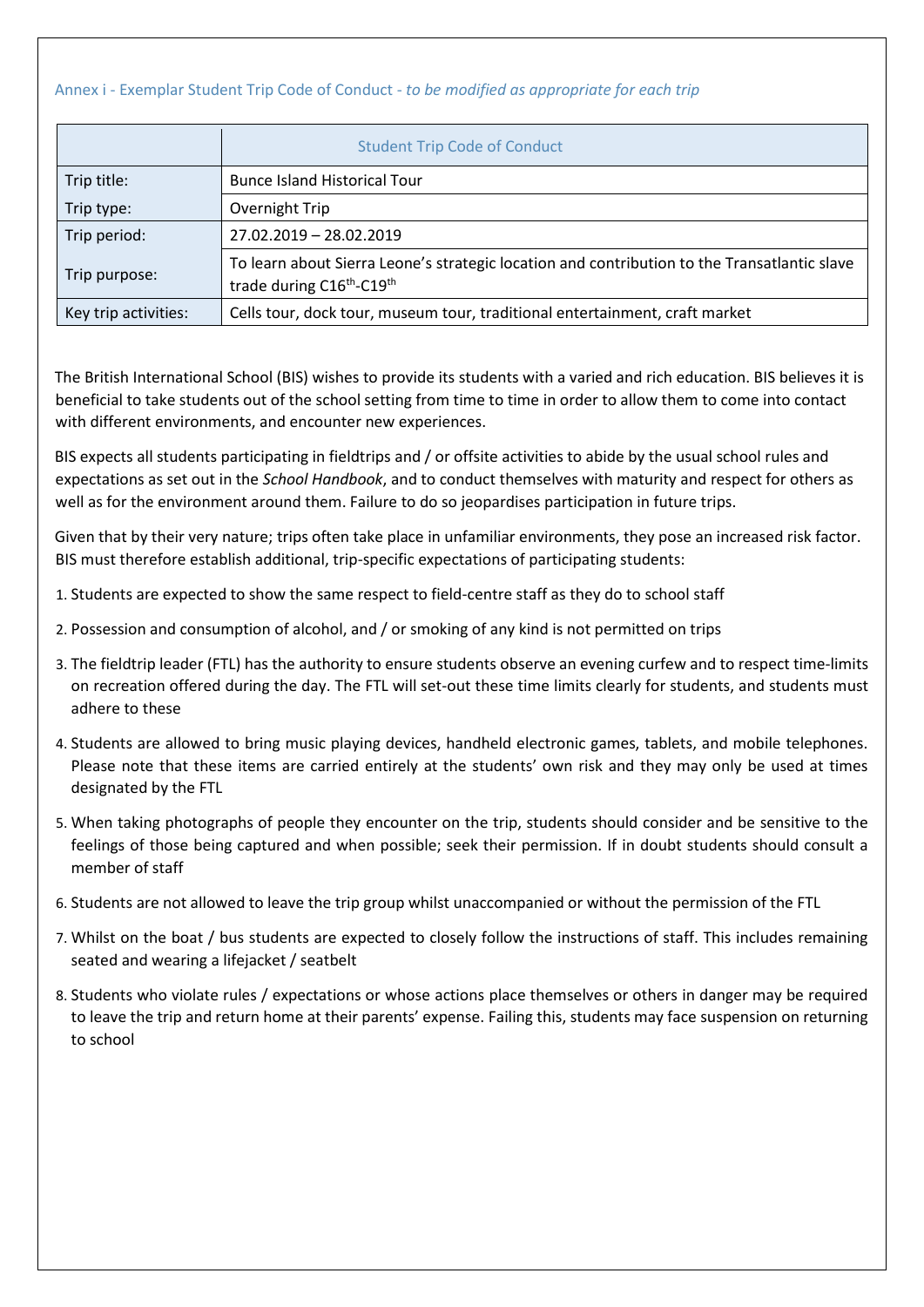| <b>Student Behaviour Contract</b><br>Please complete and return to school with your Parental Notification and Permission Document |                                                                                                                                                                                                                                                                                                                                                                                                                                                            |  |  |  |  |
|-----------------------------------------------------------------------------------------------------------------------------------|------------------------------------------------------------------------------------------------------------------------------------------------------------------------------------------------------------------------------------------------------------------------------------------------------------------------------------------------------------------------------------------------------------------------------------------------------------|--|--|--|--|
| Declaration:                                                                                                                      | In witness of my parent(s) / guardian(s) I understand and accept that attending a fieldtrip<br>requires me to follow the rules and fulfil the expectations of BIS as detailed in the School<br>Handbook. I understand and accept that there are further rules and even higher<br>expectations than usual on fieldtrips (as listed above) and I promise, in order to stay safe;<br>to follow all rules and attempt to fulfil all expectations at all times. |  |  |  |  |
| Student Name / Class:                                                                                                             |                                                                                                                                                                                                                                                                                                                                                                                                                                                            |  |  |  |  |
| <b>Student Signature:</b>                                                                                                         |                                                                                                                                                                                                                                                                                                                                                                                                                                                            |  |  |  |  |
| Parent Signature:                                                                                                                 |                                                                                                                                                                                                                                                                                                                                                                                                                                                            |  |  |  |  |
| Date:                                                                                                                             |                                                                                                                                                                                                                                                                                                                                                                                                                                                            |  |  |  |  |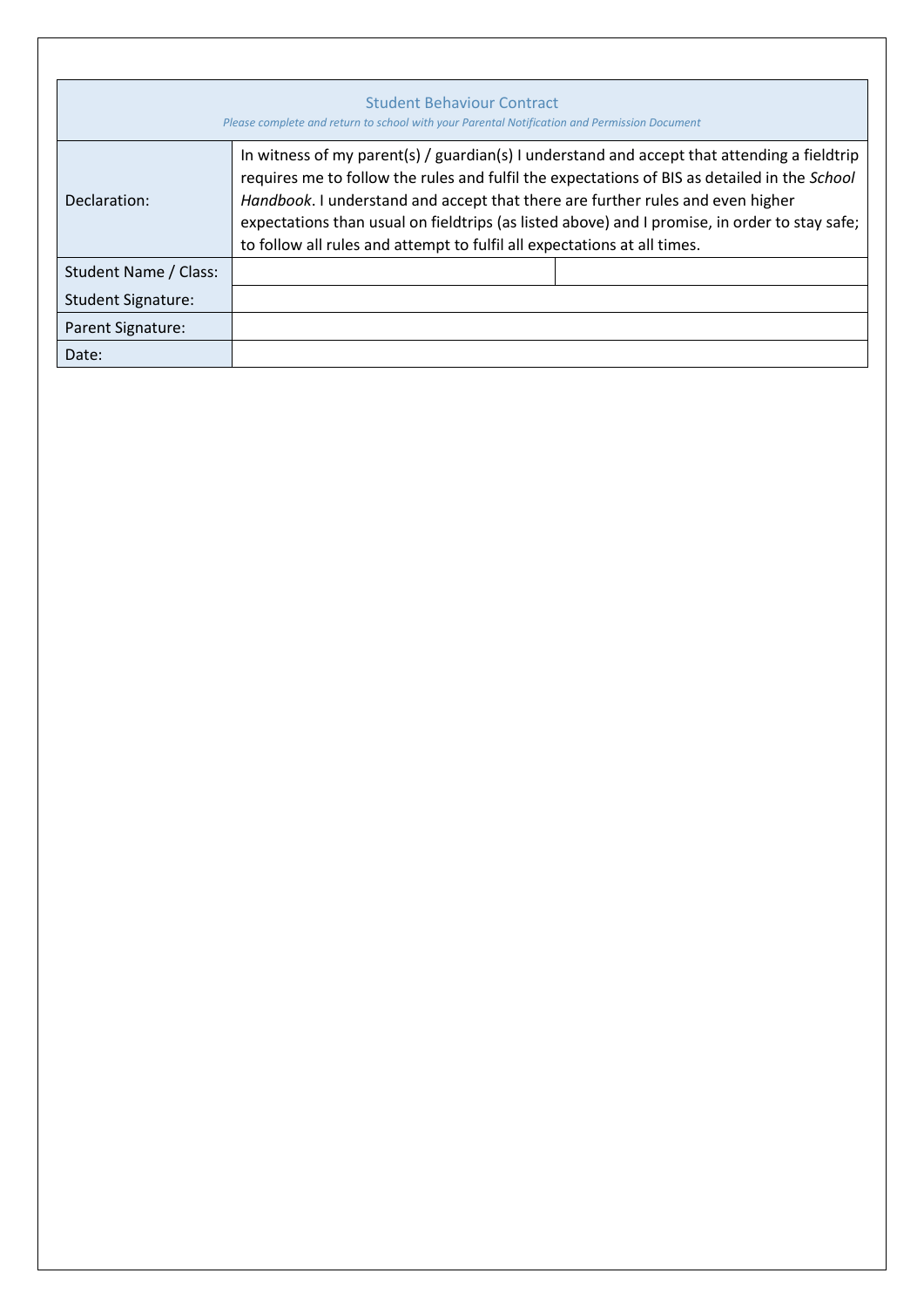## Annex ii - Exemplar Trip Proposal Document - *to be modified as appropriate for each trip*

| <b>Trip Proposal</b><br>To be completed by the FTL using the guidelines and requirements of the Fieldtrip and Offsite Policy. Please write 'N/A' for any row that is non-applicable |                                                                                                                                                                     |                                |                        |                        |  |  |
|-------------------------------------------------------------------------------------------------------------------------------------------------------------------------------------|---------------------------------------------------------------------------------------------------------------------------------------------------------------------|--------------------------------|------------------------|------------------------|--|--|
| Trip title / location:                                                                                                                                                              | <b>Bunce Island Historical Tour</b>                                                                                                                                 |                                | <b>Bunce Island</b>    |                        |  |  |
| Trip purpose:                                                                                                                                                                       | To learn about Sierra Leone's strategic location and contribution to the Transatlantic<br>slave trade during C16 <sup>th</sup> -C19 <sup>th</sup>                   |                                |                        |                        |  |  |
| Fieldtrip Leader (FTL) /<br>email address:                                                                                                                                          | Jon Doe                                                                                                                                                             |                                | jondoe@example.com     |                        |  |  |
| Trip type:                                                                                                                                                                          | <b>Overnight Trip</b>                                                                                                                                               |                                |                        |                        |  |  |
| Preferred trip period:                                                                                                                                                              | 27.02.2019 - 28.02.2019                                                                                                                                             |                                |                        |                        |  |  |
| Est. collection / drop-off<br>locations:                                                                                                                                            | Drop-off: BIS                                                                                                                                                       |                                | <b>Collection: BIS</b> |                        |  |  |
| Est. collection / drop-off<br>times:                                                                                                                                                | Drop-off: 0730                                                                                                                                                      |                                | Collection: 1800       |                        |  |  |
| Transportation<br>intricacies:                                                                                                                                                      | Minibus BIS-Kissy Ferry Terminal with SL International Coaches, Public Ferry to Pepel<br>via Tagrin, private boat with VisitSL from Pepel to Bunce. Same on return. |                                |                        |                        |  |  |
| Accommodation<br>intricacies:                                                                                                                                                       | Bunce Guesthouse via VisitSL for 27.02.2019.<br>5 twin rooms; 1 x teachers, 3 x girls, 1 x boys                                                                     |                                |                        |                        |  |  |
| Key trip activities:                                                                                                                                                                | Cells tour, dock tour, museum tour, traditional entertainment, craft market                                                                                         |                                |                        |                        |  |  |
| Risk assessment<br>opportunity:                                                                                                                                                     | Provided by VisitSL - needs to be investigated / deemed acceptable by Director.<br>BIS Risk Assessment not done.                                                    |                                |                        |                        |  |  |
| Number and ages of<br>students attending:                                                                                                                                           |                                                                                                                                                                     | 7 students, school years 8-10. |                        |                        |  |  |
| No. of accompanying<br>adults required:                                                                                                                                             | 2                                                                                                                                                                   |                                |                        |                        |  |  |
| Breakdown of costs per<br>student to parents:                                                                                                                                       | Le. 980,000 all inclusive                                                                                                                                           |                                |                        |                        |  |  |
| Breakdown of cost per<br>students to school:                                                                                                                                        | Le.0                                                                                                                                                                |                                |                        |                        |  |  |
|                                                                                                                                                                                     | Parental permission slips                                                                                                                                           | Specific code of conduct       |                        | <b>Medical details</b> |  |  |
| Checklist - underline any<br>and all necessary<br>requirements:                                                                                                                     | <b>Communication schedule</b>                                                                                                                                       | Petty cash                     |                        | Passports              |  |  |
|                                                                                                                                                                                     | Students' own insurance                                                                                                                                             | School phone                   |                        |                        |  |  |

| Office Use: | Office<br>Use: |
|-------------|----------------|
|             |                |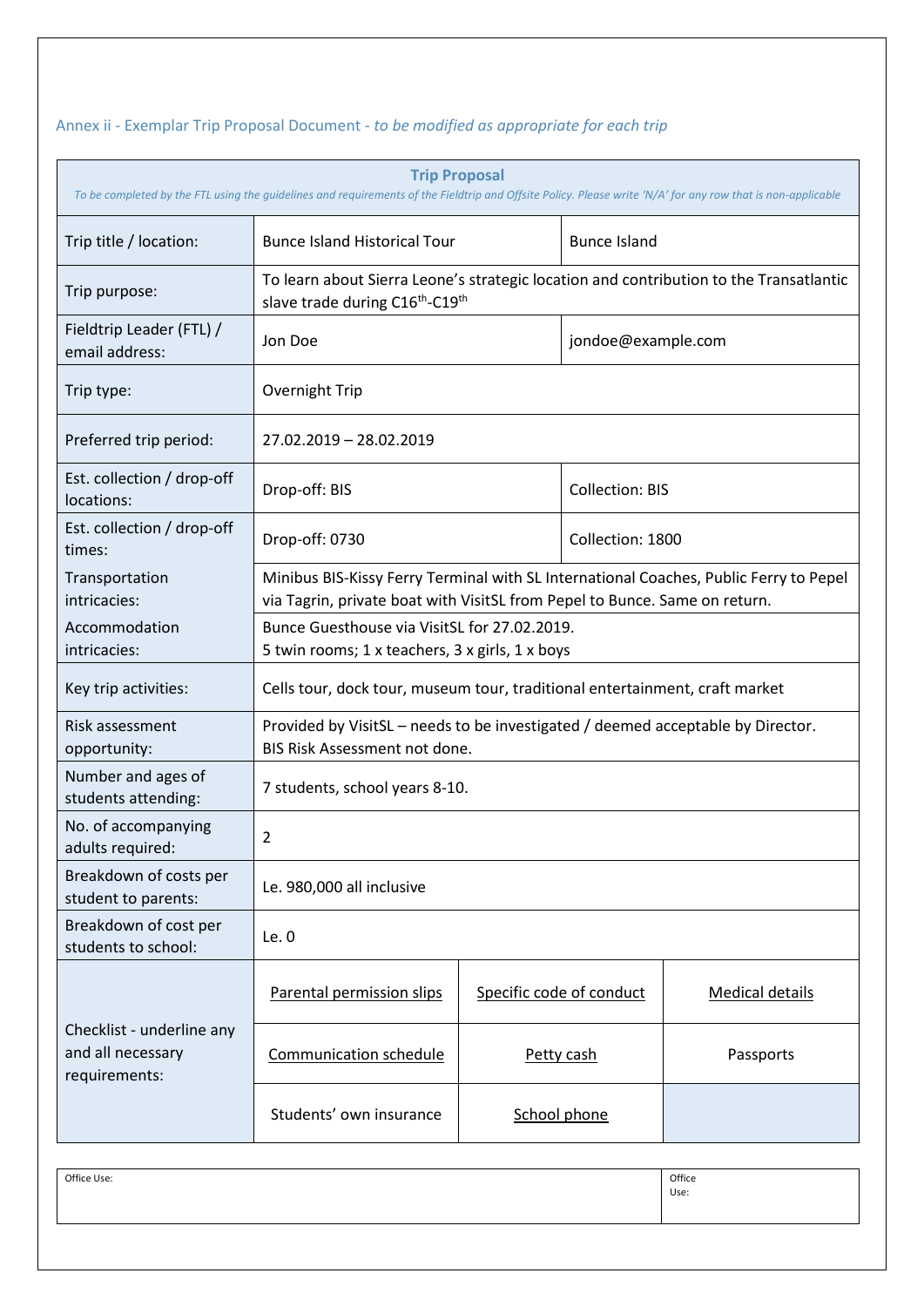## Exemplar Parental Notification & Permission Document - *to be modified as appropriate for each trip*

|                        | <b>Parental Notification and Permission</b>                                                                                                                                      |              |  |  |
|------------------------|----------------------------------------------------------------------------------------------------------------------------------------------------------------------------------|--------------|--|--|
| Trip title / location: | <b>Bunce Island Historical Tour</b>                                                                                                                                              | Bunce Island |  |  |
| Trip period:           | 27.02.2019 - 28.02.2019                                                                                                                                                          |              |  |  |
| Trip purpose:          | For students to interact with and learn about Sierra Leone's strategic location and<br>contribution to the transatlantic slave trade during C16 <sup>th</sup> -C19 <sup>th</sup> |              |  |  |
| Key trip activities:   | Cells tour, dock tour, museum tour, traditional entertainment, craft market                                                                                                      |              |  |  |
| Cost of trip:          | Le. 980,000 per student                                                                                                                                                          |              |  |  |
| Payment schedule:      | In full by 01.02.2019                                                                                                                                                            |              |  |  |
| Cost inclusions:       | All transport to / from Bunce Island, insurance, overnight accommodation, all meals and<br>snacks                                                                                |              |  |  |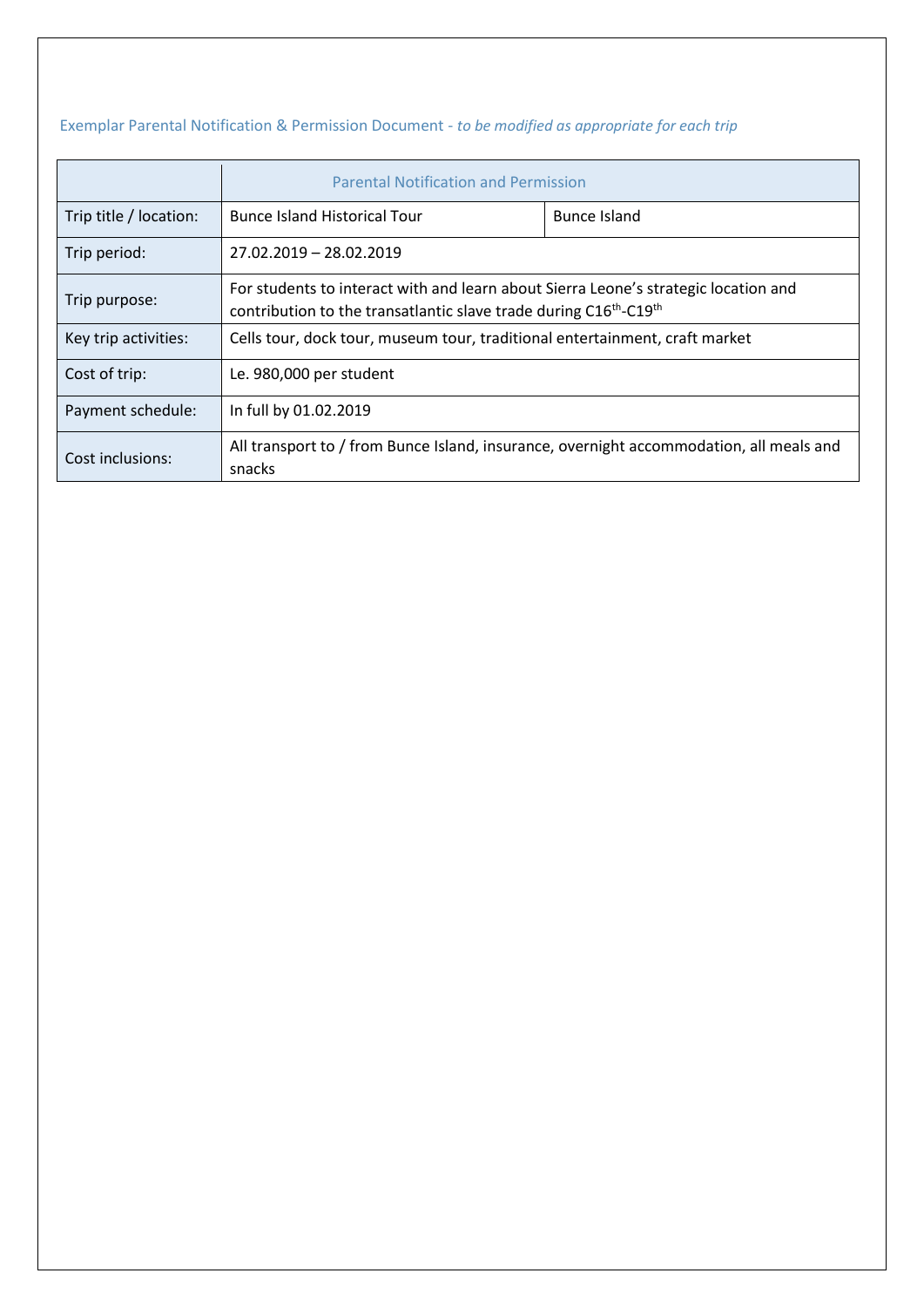#### Dear Parents / Guardians,

The British International School (BIS) wishes to provide its students with a varied and rich education. BIS believes it is beneficial to take students out of the school setting from time to time in order to allow them to come into contact with different environments, and encounter new experiences. For these reasons your child is being offered the opportunity to attend the above fieldtrip.

Non-refundable payment is due in full by the above date. Should you need to cancel your child's attendance, or if your child's health prevents him / her from attending, we're unfortunately unable to refund any of the payment. This is due to the policy of the tour agency assisting BIS with the trip. Non-refund of payment also applies should your child exhibit behaviour before / during the trip that BIS considers unacceptable and thus withdraws permission of attendance based on that child's actions.

As per all overnight trips, parents / guardians are required to attend a compulsory Parent / Guardian Trip Meeting at 1530, on 07.02.2019 at BIS. This meeting will cover all aspects and details of the trip and is only for the parents / guardians who have (i) completed and returned the bottom of this form, and (ii) followed the above payment schedule. Kind regards,

#### Jon Doe *Class 6 Teacher & Fieldtrip Leader*

| <b>Parent Notification and Permission</b><br>Please complete and return to school in a sealed envelope addressed to the Principal along with full payment |                                                                                                                                 |  |  |  |  |
|-----------------------------------------------------------------------------------------------------------------------------------------------------------|---------------------------------------------------------------------------------------------------------------------------------|--|--|--|--|
| Declaration:                                                                                                                                              | I have read and understood the above information and give permission for my child /<br>children named below to attend this trip |  |  |  |  |
| Trip:                                                                                                                                                     | <b>Bunce Island Historical Tour</b>                                                                                             |  |  |  |  |
| Child(ren)'s Name(s)                                                                                                                                      |                                                                                                                                 |  |  |  |  |
| Parent's Signature:                                                                                                                                       |                                                                                                                                 |  |  |  |  |
| Date:                                                                                                                                                     |                                                                                                                                 |  |  |  |  |
| Medical info:                                                                                                                                             |                                                                                                                                 |  |  |  |  |
| Emergency contact 1:                                                                                                                                      |                                                                                                                                 |  |  |  |  |
| Emergency contact 2:                                                                                                                                      |                                                                                                                                 |  |  |  |  |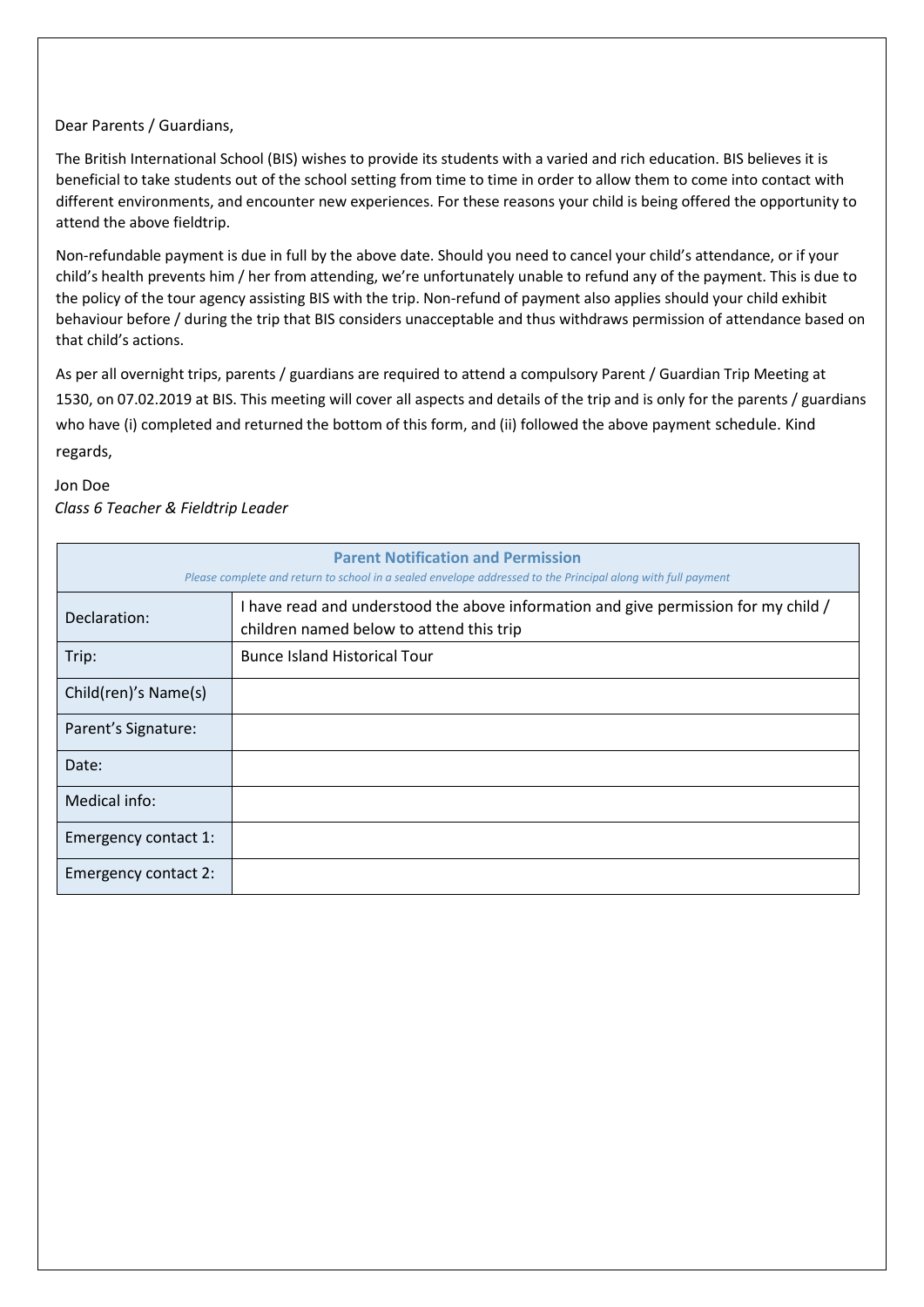## **Risk Assessment Document for National Trips -** *to be completed as appropriate for each trip*

|                        | <b>Risk Assessment (National)</b><br>To be completed by the FTL operating within the parameters of the Offsite and Fieldtrip Policy, and submitted to SLT for consideration and sign off |                          |  |                      |  |
|------------------------|------------------------------------------------------------------------------------------------------------------------------------------------------------------------------------------|--------------------------|--|----------------------|--|
| Trip title / location: | Fieldtrip Leader (FTL):<br>FTL contact details                                                                                                                                           |                          |  |                      |  |
|                        |                                                                                                                                                                                          |                          |  | during the trip:     |  |
| <b>Assistant FTL:</b>  |                                                                                                                                                                                          | Assistant FTL contact    |  | Trip type:           |  |
|                        |                                                                                                                                                                                          | details during the trip: |  |                      |  |
| Trip date(s):          |                                                                                                                                                                                          | Number of minors         |  | Number of            |  |
|                        |                                                                                                                                                                                          | attending the trip:      |  | accompanying adults: |  |

| <b>Primary Trip Emergency</b> | Secondary Trip Emergency    |                                                    |  |
|-------------------------------|-----------------------------|----------------------------------------------------|--|
| Contact (TEC) at BIS (incl.   | Contact (TEC) at BIS (incl. | Partner / Organising<br>agencies' contact details: |  |
| contact number):              | contact number):            |                                                    |  |